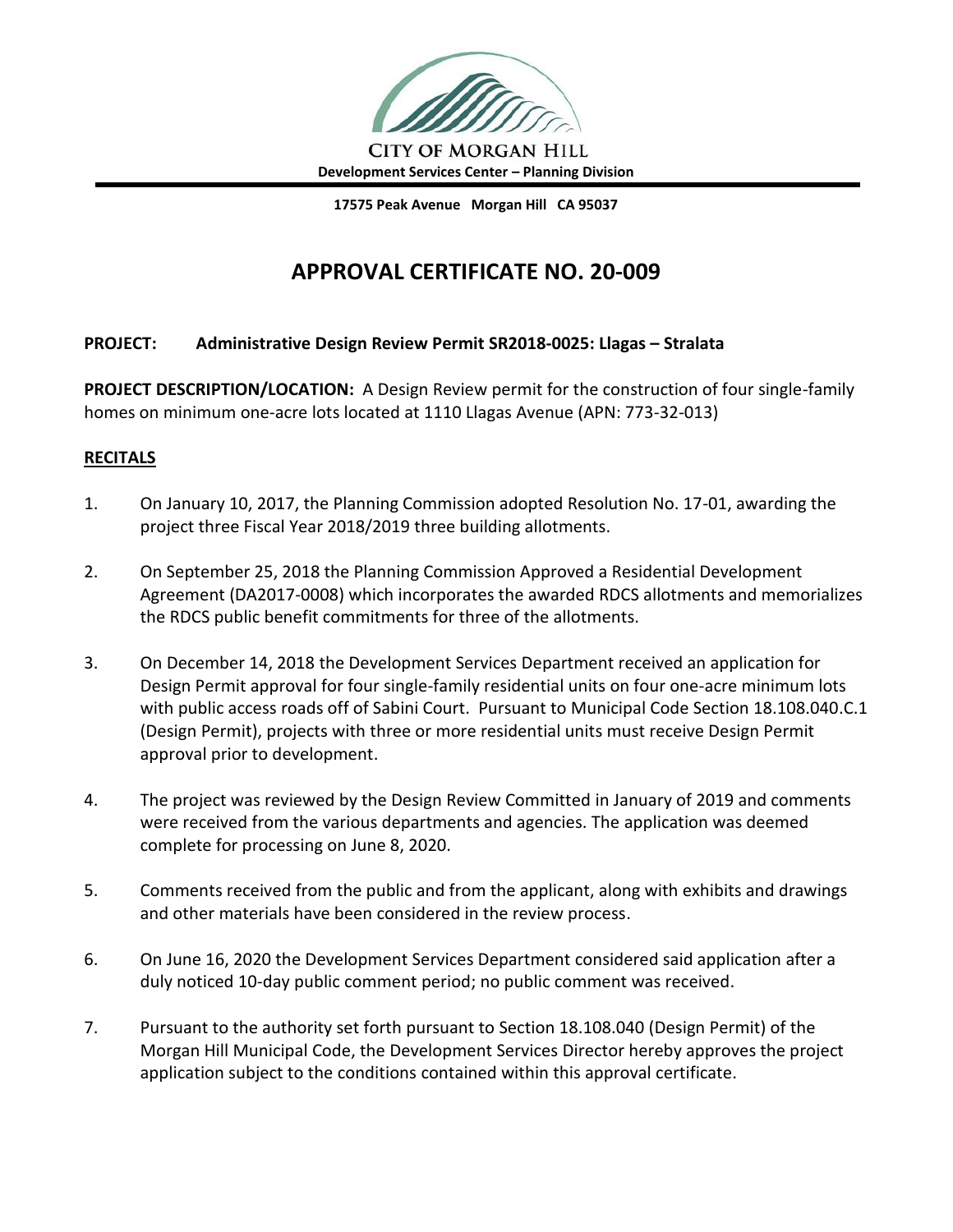Approval Certificate No. 20-009 Page 2

### **FINDINGS**

#### **SECTION 1**. **Design Permit Findings**

The following findings have been made in approving the Design Permit in accordance with Section 18.108.040 (J.) of the Morgan Hill Municipal Code:

1. The proposed project is consistent with the General Plan and any applicable specific plan, area plan, or other design policies and regulations adopted by the City Council.

The development of the site for single-family housing on one-acre lots is consistent with the General Plan Policies, development standards and design guidelines.

2. The proposed project complies with all applicable provisions of the zoning code and municipal code.

The proposal is consistent with all provisions in the Zoning Code and Municipal Code.

3. The proposed project substantially complies with all applicable design standards and guidelines contained in the design review handbook.

The project is consistent with the Design Review Handbook and the design criteria specified in the adopted Development Agreement for the project.

4. The proposed project has been reviewed in compliance with the California Environmental Quality Act (CEQA).

An initial study was completed, and a mitigated negative declaration prepared in accordance with Section 21157.5 of the California Environmental Quality Act (CEQA). Although the project, as proposed, could have a significant effect on the environment, there will not be a significant effect in this case because mitigation measures will be included as part of the approval of the project.

5. The proposed development will not be detrimental to the public health, safety, or welfare or materially injurious to the properties or improvements in the vicinity.

The project Mitigation Negative Declaration determined that with the adoption of a MMRP, the proposed development would not have a detrimental impact on public health, safety, or welfare or be material injurious to the properties or improvements in the vicinity. The project is in compliance with the adopted MMRP.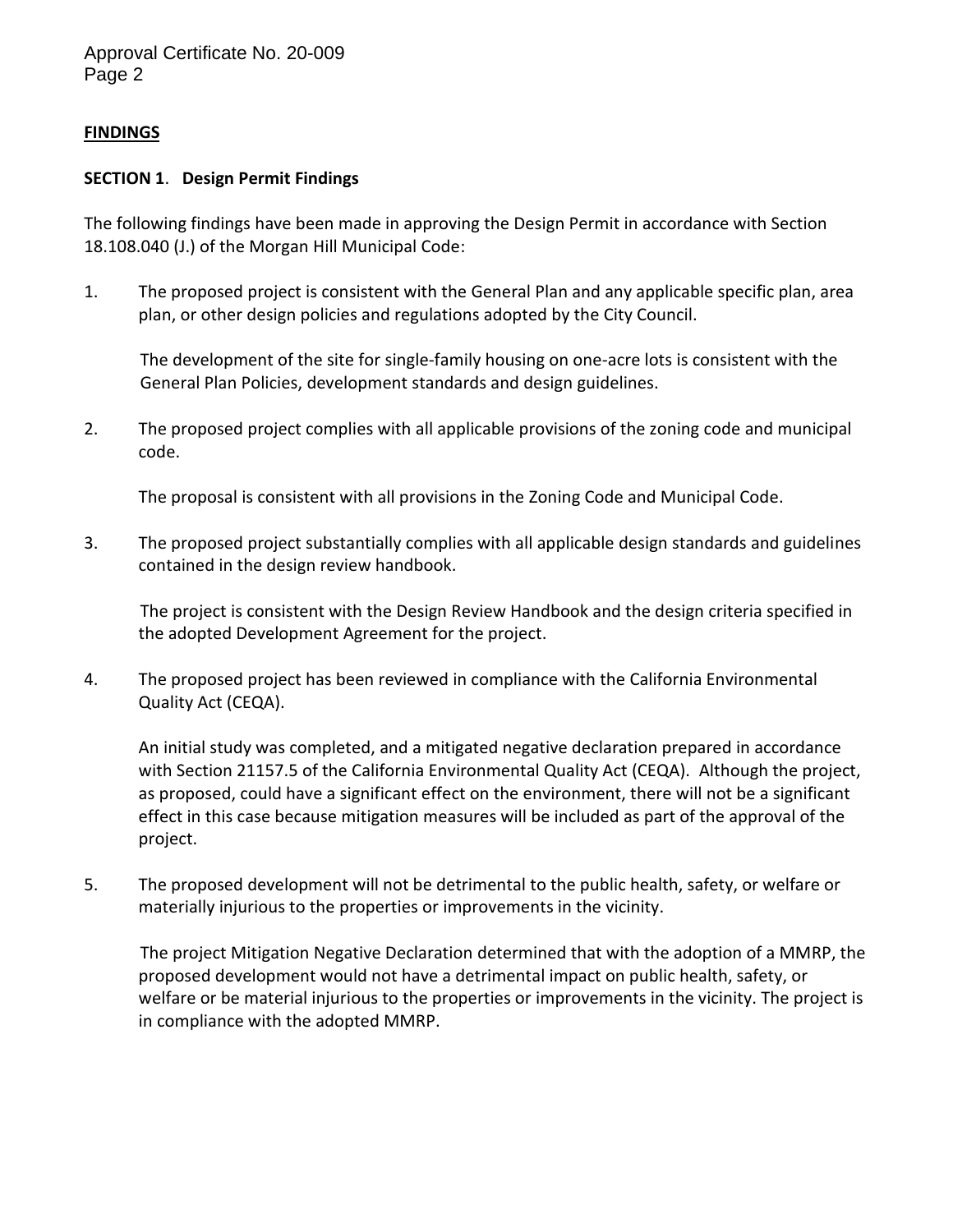6. The proposed project complies with all applicable Design Review Criteria in 18.108.040 (H.).

The project has been designed to be compatible with the neighborhood and supports a walkable/pedestrian environment. The massing and scale of the buildings complement the neighboring structures.

7. The project complies with the adopted Development Agreement.

The project has been designed to comply with all commitments within the Development Agreement.

- **SECTION 2.** The proposed project will not result in a violation of the requirements established by the Regional Water Quality Control Board.
- **SECTION 3.** The approved project shall be subject to all conditions contained within Exhibit A, incorporated herein by reference.

**APPROVED THIS 16th DAY OF JUNE, 2020.**

 $\gamma$   $\gamma$   $\gamma$   $\sim$ 

**Jennifer Carman Development Services Director**